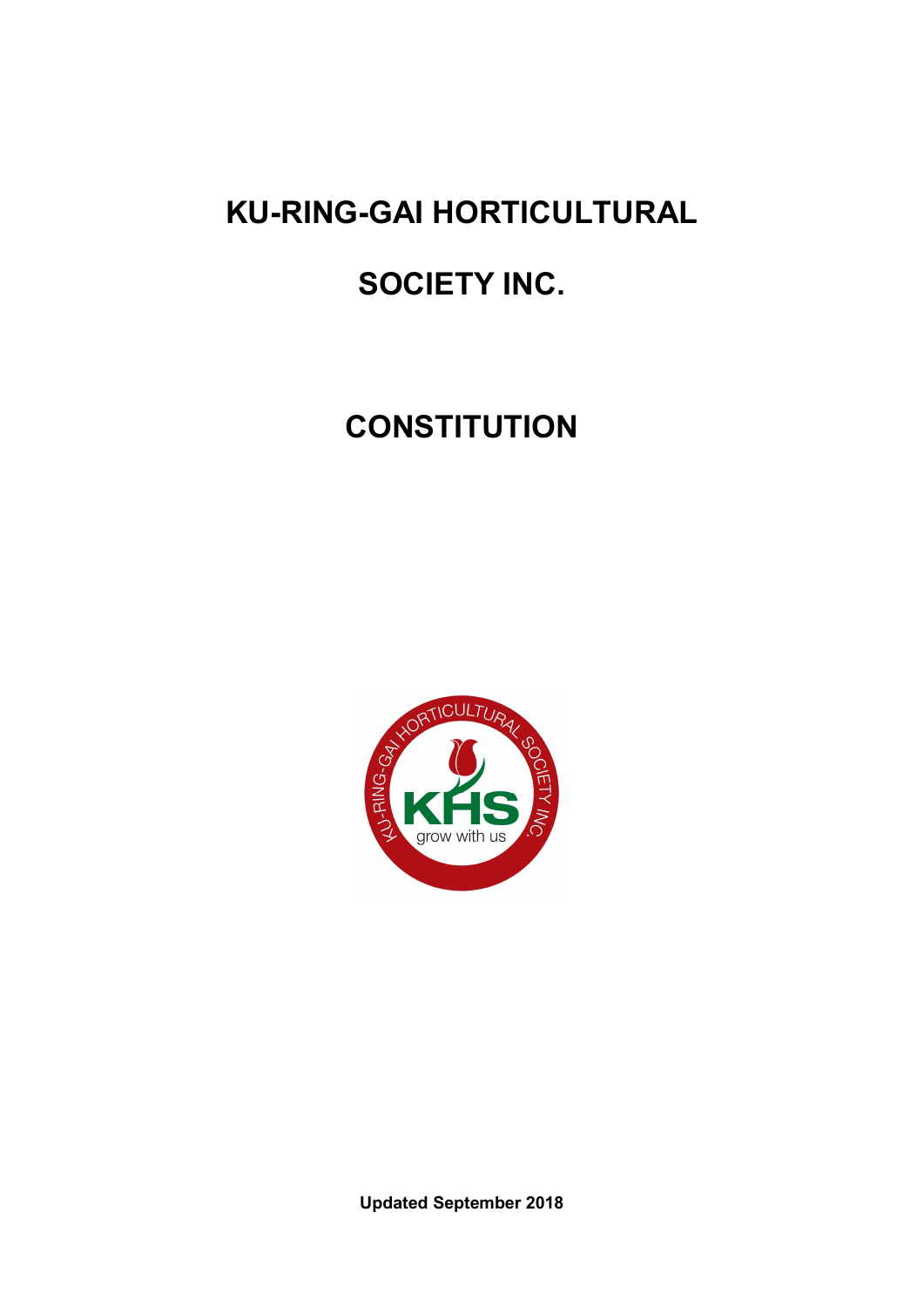# **Contents**

| Part 1              |  |
|---------------------|--|
| 1<br>$\overline{2}$ |  |
| Part 2              |  |
| 3                   |  |
| Part 3              |  |
| 4                   |  |
| 5                   |  |
| 6                   |  |
| 7                   |  |
| 8                   |  |
| 9<br>10             |  |
| 11                  |  |
| 12                  |  |
| 13                  |  |
| 14                  |  |
| Part 4              |  |
| 15                  |  |
| 16                  |  |
| 17                  |  |
| 18                  |  |
| 19                  |  |
| 20<br>21            |  |
| 22                  |  |
| 23                  |  |
| 24                  |  |
|                     |  |
| 25                  |  |
| 26                  |  |
| Part 5              |  |
| 27                  |  |
| 28                  |  |
| 29                  |  |
| 30                  |  |
| 31                  |  |
| 32                  |  |
| 33<br>34            |  |
| 35                  |  |
| 36                  |  |
| 37                  |  |
| 38                  |  |
| 39                  |  |
| Part 6              |  |
| 40                  |  |
| 41<br>42            |  |
| 43                  |  |
| 44                  |  |
| 45                  |  |
| 46                  |  |
| 47                  |  |
| 48                  |  |
| 49<br>50            |  |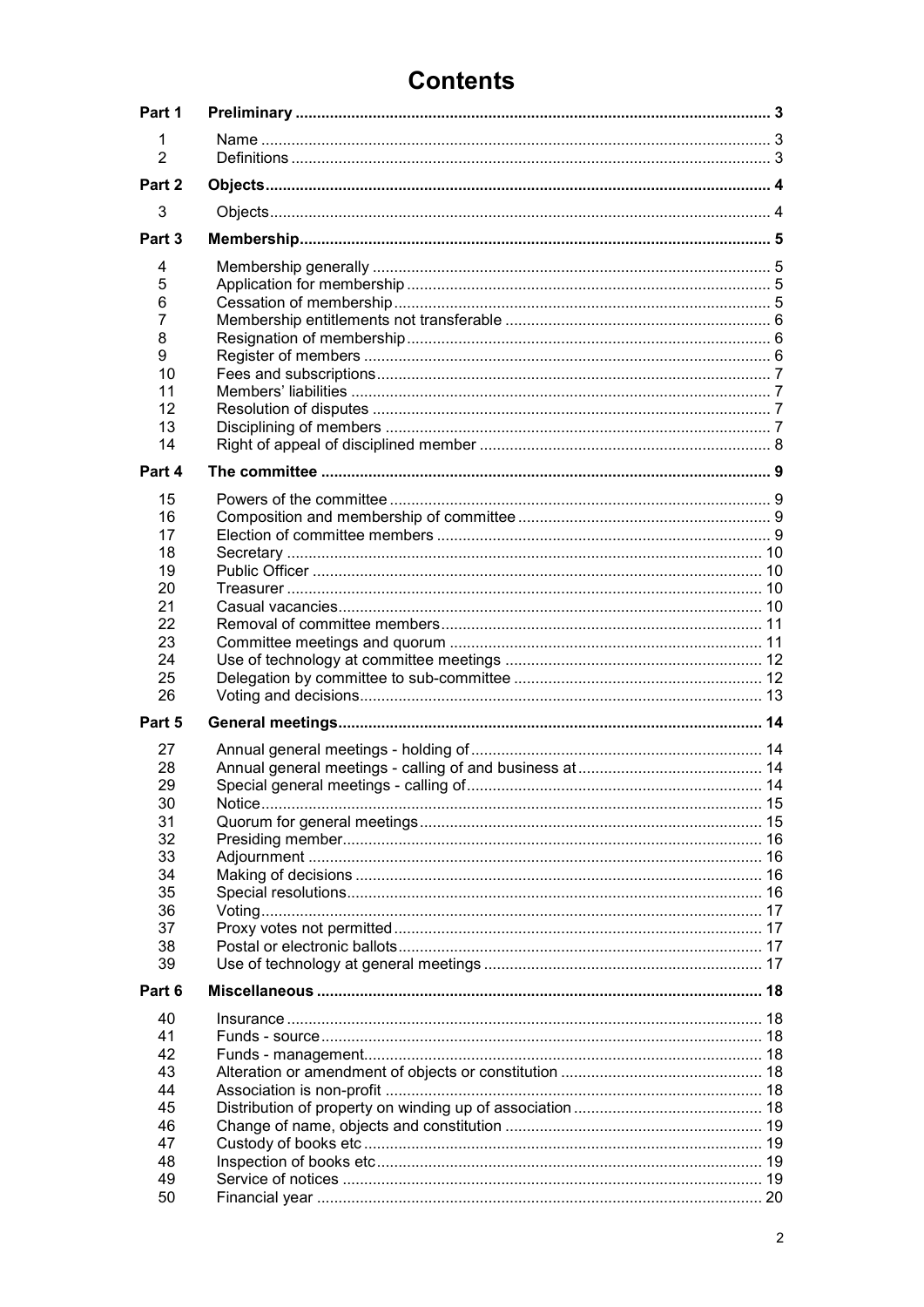#### Preliminary Part 1

#### 1 **Name**

The association shall be called the Ku-ring-gai Horticultural Society Inc.

#### $2<sup>7</sup>$ **Definitions**

(1) In this constitution:

ordinary committee member means a member of the committee who is not an office-bearer of the association.

**public officer** means the person holding that office under this constitution as public officer of the association and, if not specifically appointed by the committee from current serving committee members is the secretary.

### secretary means:

- (a) the person holding office under this constitution as secretary of the association, or
- (b) if no person holds that office the public officer of the association.

special general meeting means a general meeting of the association other than an annual general meeting.

the Act means the Associations Incorporation Act 2009.

the Regulation means the Associations Incorporation Regulation 2016.

- (2) In this constitution:
	- (a) a reference to a function includes a reference to a power, authority and duty, and
	- (b) a reference to the exercise of a function includes, if the function is a duty, a reference to the performance of the duty.
- (3) The provisions of the Interpretation Act 1987 apply to and in respect of this constitution in the same manner as those provisions would so apply if this constitution were an instrument made under the Act.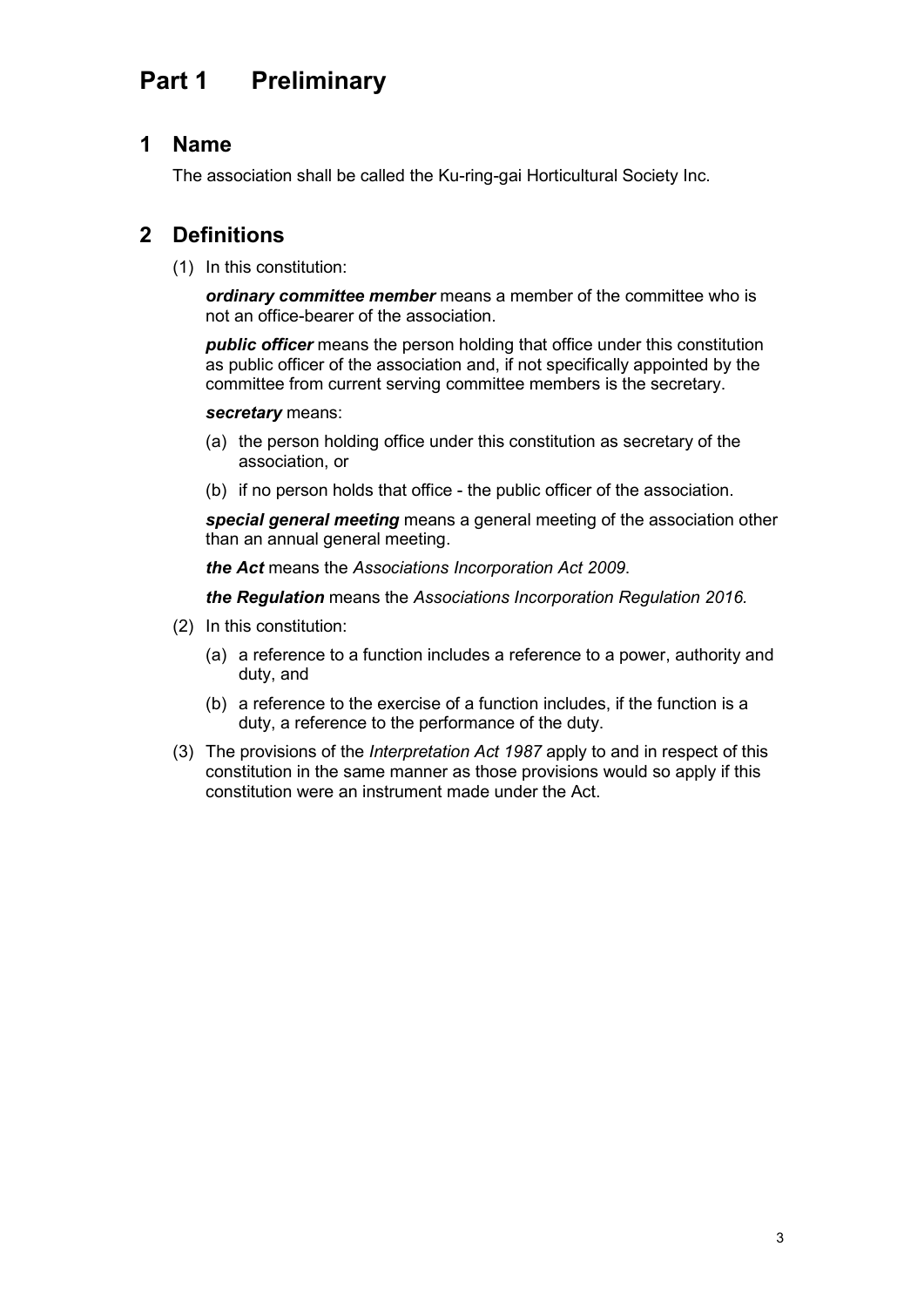#### Part 2 **Objects**

# 3 Objects

- (1) The objects of the association are:
	- (a) The association is established for those who wish to enhance their knowledge of and interest in horticulture and to promote that knowledge and interest amongst members of the public.
	- (b) To encourage and foster membership of, and support for, the association from members of the public in general.
	- (c) To manage and conduct shows and exhibitions, public or private. calculated to advance directly or indirectly interest in, and knowledge of, horticulture and subjects and matters relating to horticulture.
	- (d) To print and publish such reports, bulletins and pamphlets as may be desirable for furtherance of the objects of the Society.
	- (e) At regular intervals, at such times and places as the Committee may determine to hold and carry on meetings at which no business shall be conducted, discussed or resolved other than to hear and take part in talks, lectures or debates relating to matters of horticulture and/or to provide a milieu for members to place on display or exhibit the produce of their own cultivation or nurturing plus decorative arrangements with free expression.
	- (f) To award and pay prizes whether in cash or in kind or other benefits to members of the association or other exhibitors who, may have exhibited in any of the exhibitions or shows conducted by the association, the produce of their own cultivation or nurturing, and have had such produce judged worthy of the award of a prize.
	- (q) To hire or lease, halls or public places in furtherance of the objects of the association and to pay rent, subscriptions or fees therefor.
	- (h) To invest any monies of the association not immediately required for any of its objects in such manner as may from time to time be determined by the committee.
	- (i) To affiliate with any organisation, institution, society or association having objects altogether or in part similar to those of this association and which is an organisation, institution, society or association which prohibits the distribution of its income and property among its members to an extent at least as great as is imposed on the association under, and by virtue, of these rules.
	- (i) To purchase, hire or lease such items of equipment, goods, chattels and effects as the Committee may consider necessary for furtherance of the objects of the association.
	- (k) To do all such other lawful things as are incidental or conducive to the attainment of the above objects.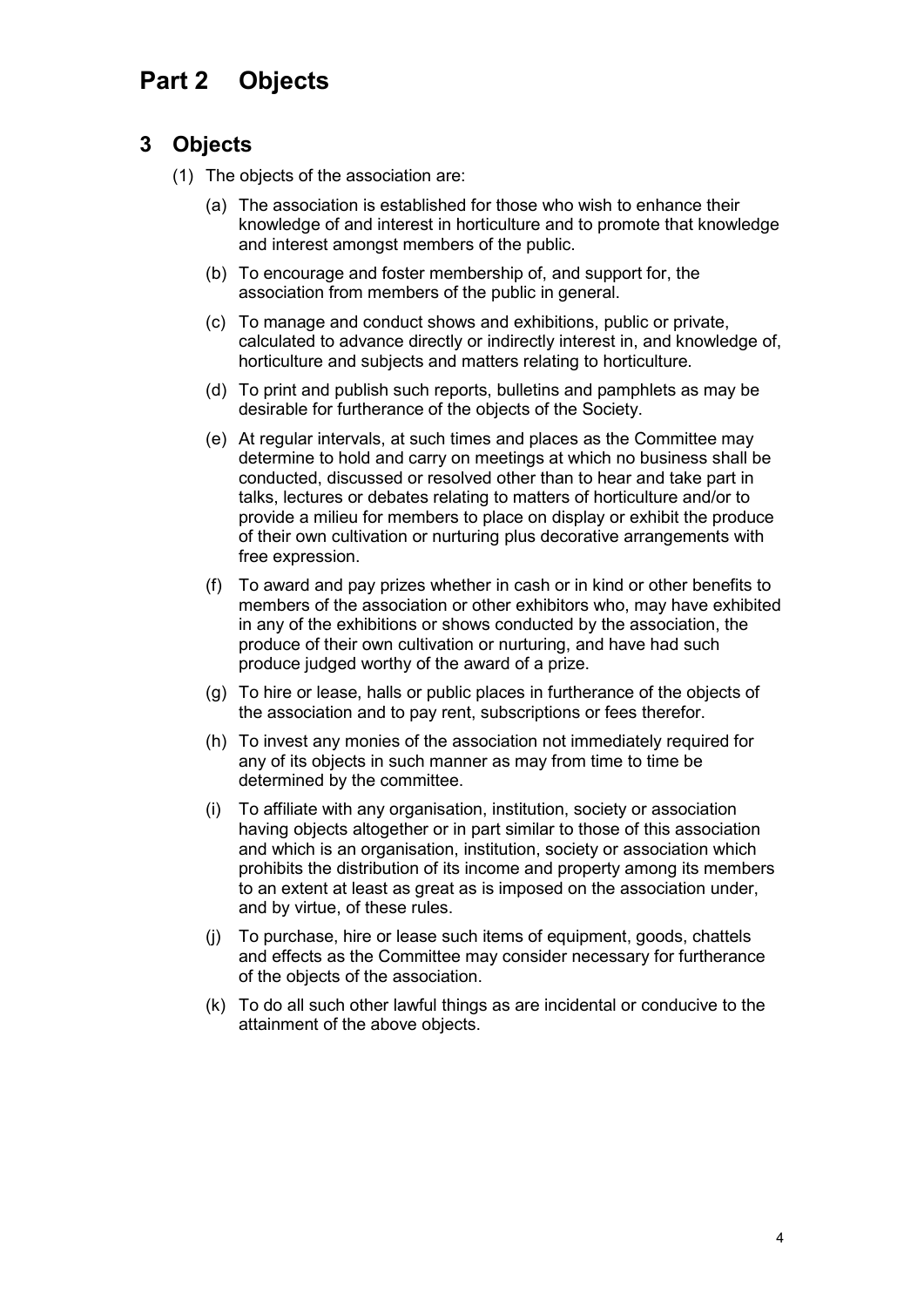# Part 3 Membership

## 4 Membership generally

- (1) A person is eligible to be a member of the association if:
	- (a) the person is a natural person, and
	- (b) the person has applied and been approved for membership of the association in accordance with clause 5
- (2) A person is taken to be a member of the association if:
	- (a) the person is a natural person, and
	- (b) the person was in the case of an unincorporated body that is registered as the association - a member of that unincorporated body immediately before the registration of the association.
- (3) A person is taken to be a member of the association if the person was one of the individuals on whose behalf an application for registration of the association under section 6 (1) (a) of the Act was made.
- (4) Life membership of the association may be conferred by special resolution passed at an annual general meeting of the association upon a member who in the opinion of such meeting has made some notable contribution to the objects of the association or who has rendered outstanding service to the association. No subscription shall be payable by a life member who shall have all the privileges of other members including the right to vote at meetings of the association and the right to hold office. The nominated partner of the member on whom life membership has been conferred is by extension entitled to the same rights and privileges as the life member.
- (5) The committee may (with the approval of the association in general meeting) invite as honorary members such persons it shall think fit. Honorary members shall not be required to pay an annual subscription and they shall be entitled to all the privileges of membership except that they shall not be entitled to vote at meetings or hold office in the association.

# 5 Application for membership

- (1) An application for membership of the association shall be made to the committee in writing upon the form provided by the committee and shall be accompanied by the annual subscription then currently payable.
- (2) The application shall be lodged with the secretary of the association who shall as soon as possible refer the same to the committee who shall determine whether or not to accept the application. The committee shall not be required to furnish reasons for rejecting an application for membership.
- (3) As soon as practicable after the committee makes that determination, the secretary shall notify the applicant in writing (including by email or other electronic means, if the committee so determines) that the committee approved or rejected the application (whichever is applicable).
- (4) The secretary shall enter the name of the approved applicant in the register of members whereupon the applicant shall be deemed to be a member of the association

# **6** Cessation of membership

A person ceases to be a member of the association if the person: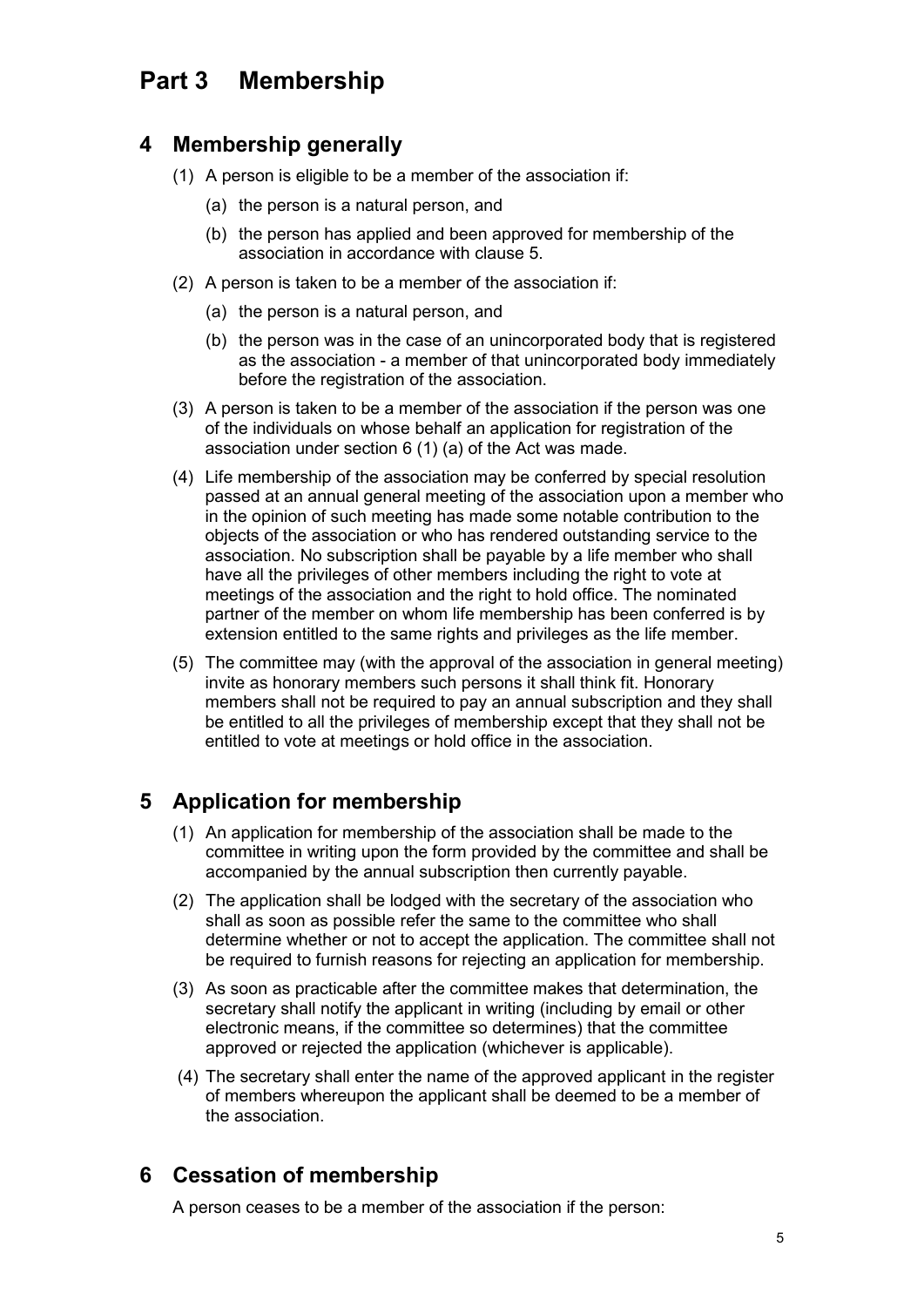- (a) dies, or
- (b) resigns membership, or
- (c) is expelled from the association, or
- (d) fails to pay the annual membership fee under clause 10 (2) within 3 months after the fee is due

# 7 Membership entitlements not transferable

A right, privilege or obligation which a person has by reason of being a member of the association:

- (a) is not capable of being transferred or transmitted to another person, and
- (b) terminates on cessation of the person's membership.

# 8 Resignation of membership

- (1) A member of the association may resign from membership of the association by first giving to the secretary written notice of at least 1 month (or any other period that the committee may determine) of the member's intention to resign and, on the expiration of the period of notice, the member ceases to be a member.
- (2) If a member of the association ceases to be a member under subclause (1), and in every other case where a member ceases to hold membership, the secretary must make an appropriate entry in the register of members recording the date on which the member ceased to be a member.

# 9 Register of members

- (1) The secretary must establish and maintain a register of members of the association (whether in written or electronic form) specifying the name and postal, residential and email address of each person who is a member of the association together with the date on which the person became a member.
- (2) The register of members must be kept in New South Wales:
	- (a) at the main premises of the association, or
	- (b) if the association has no premises, at the association's official address.
- (3) If a member requests that any information contained on the register about the member (other than the member's name) not be available, that information must not be made available.
- (4) A member must not use information about a person obtained from the register to contact or send material to the person, other than for:
	- (a) the purposes of sending the person a newsletter, a notice in respect of a meeting or other event relating to the association or other material relating to the association, or
	- (b) any other purpose necessary to comply with a requirement of the Act or the Regulation.
- (5) If the register of members is kept in electronic form:
	- (a) it must be convertible into hard copy, and
	- (b) the requirements in subclause (2) apply as if a reference to the register of members is a reference to a current hard copy of the register of members.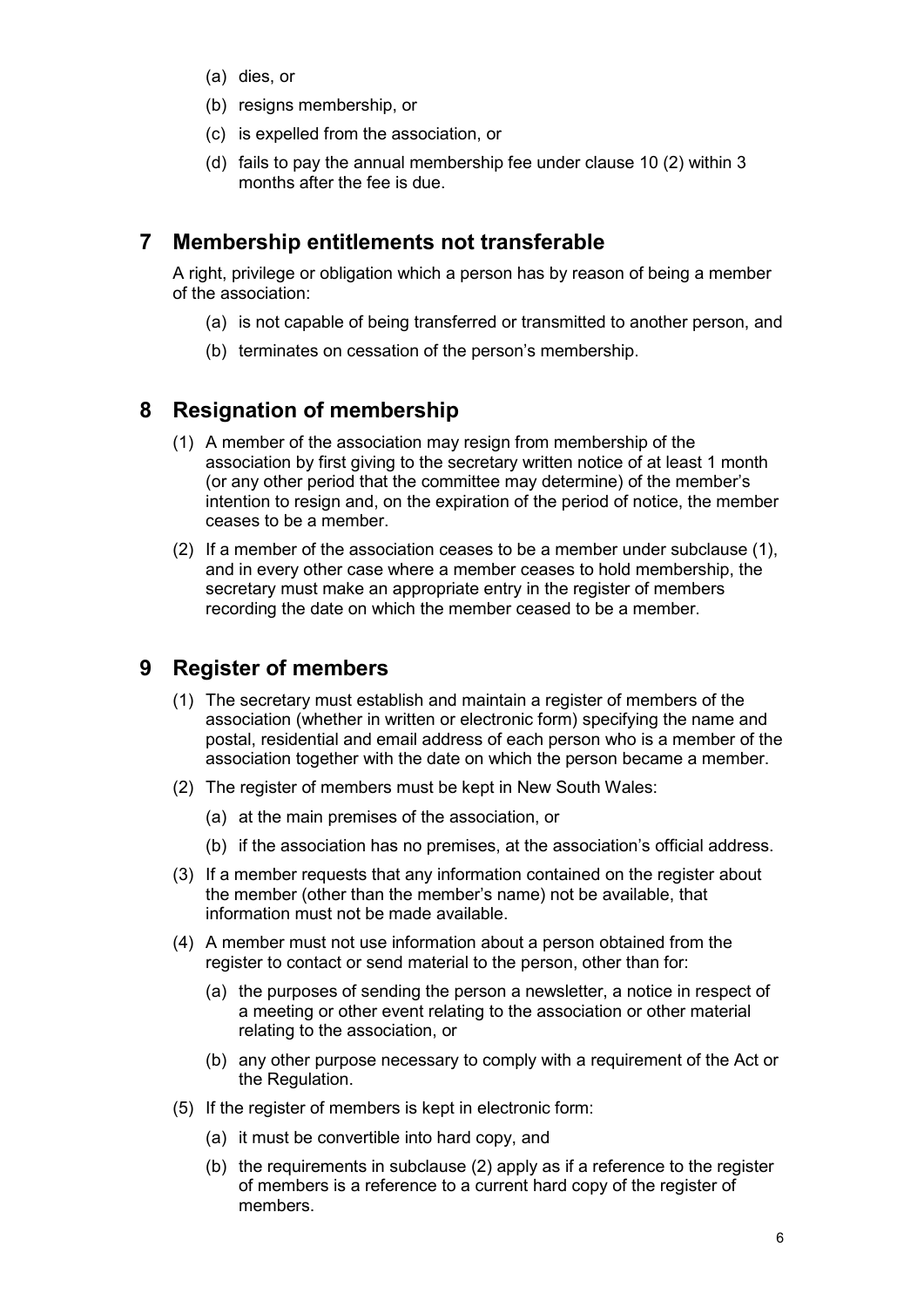# 10 Fees and subscriptions

- (1) A member of the association must pay to the association an annual subscription fee determined by the committee.
- (2) The annual subscription shall become due and payable on  $1<sup>st</sup>$  July in each year provided that in the case of a new member joining the association during the last three months of the financial year the subscription paid with such member's application for membership shall be credited to that member as the subscription for the ensuing year.

# 11 Members' liabilities

The liability of a member of the association to contribute towards the payment of the debts and liabilities of the association or the costs, charges and expenses of the winding up of the association is limited to the amount, if any, unpaid by the member in respect of membership of the association as required by clause 10.

# **12 Resolution of disputes**

- (1) A dispute between a member and another member (in their capacity as members) of the association, or a dispute between a member or members and the association, are to be referred to a Community Justice Centre for mediation under the Community Justice Centres Act 1983.
- (2) If a dispute is not resolved by mediation within 3 months of the referral to a Community Justice Centre, the dispute is to be referred to arbitration.
- (3) The Commercial Arbitration Act 2010 applies to a dispute referred to arbitration.

# 13 Disciplining of members

- (1) A complaint in writing may be made to the committee by any person that a member of the association:
	- (a) has refused or neglected to comply with a provision or provisions of this constitution, or
	- (b) has wilfully acted in a manner prejudicial to the interests of the association.
- (2) The committee may refuse to deal with a complaint if it considers the complaint to be trivial or vexatious in nature.
- (3) If the committee decides to deal with the complaint, the committee:
	- (a) must cause notice of the complaint to be served on the member concerned, and
	- (b) must give the member at least 14 days from the time the notice is served within which to make submissions to the committee in connection with the complaint, and
	- (c) must take into consideration any submissions made by the member in connection with the complaint.
- (4) The committee may, by resolution, expel the member from the association or suspend the member from membership of the association if, after considering the complaint and any submissions made in connection with the complaint, it is satisfied that the facts alleged in the complaint have been proved and the expulsion or suspension is warranted in the circumstances.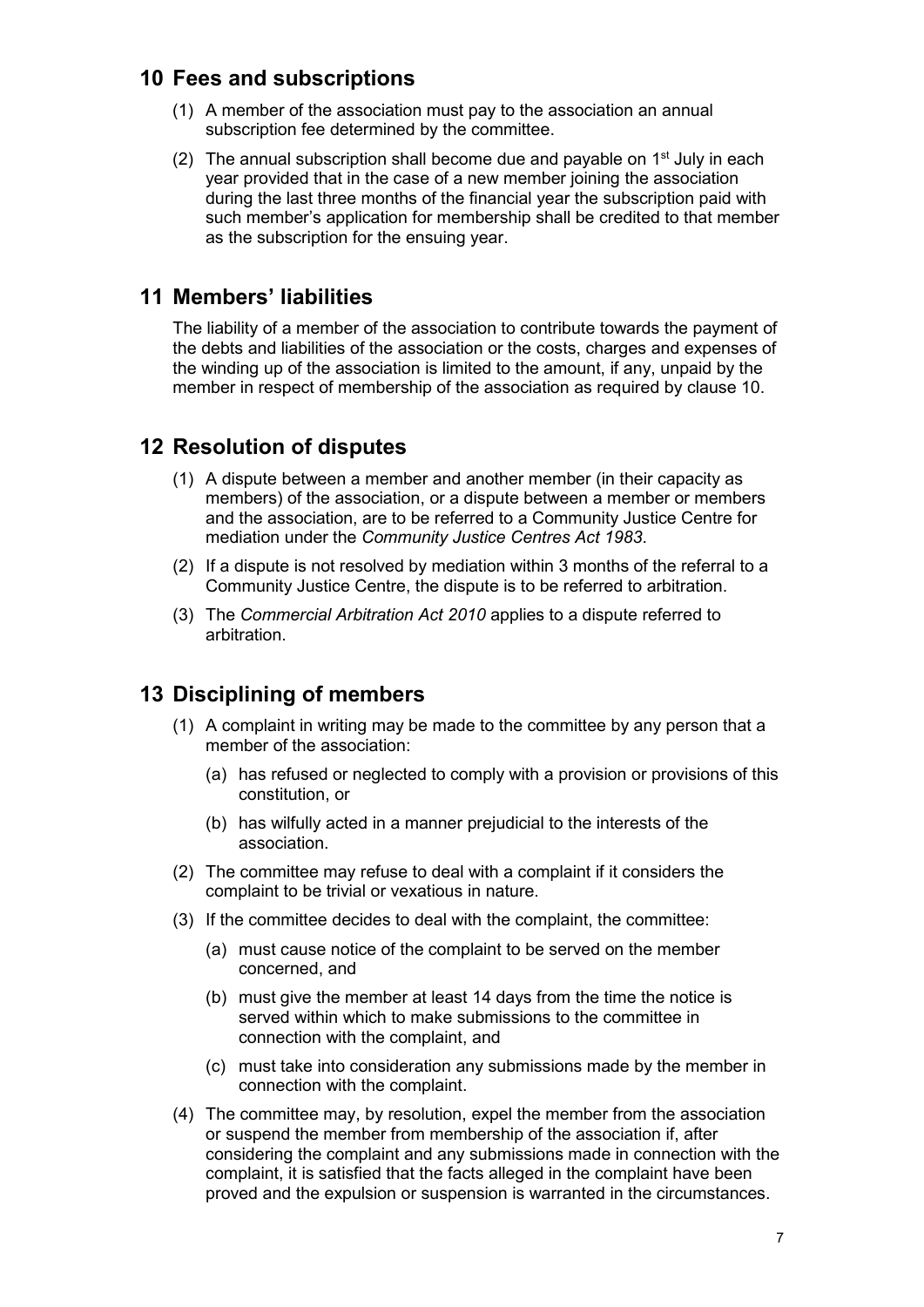- (5) If the committee expels or suspends a member, the secretary must, within 7 days after the action is taken, cause written notice to be given to the member of the action taken, of the reasons given by the committee for having taken that action and of the member's right of appeal under clause  $14.$
- (6) The expulsion or suspension does not take effect:
	- (a) until the expiration of the period within which the member is entitled to appeal against the resolution concerned, or
	- (b) if within that period the member exercises the right of appeal, unless and until the association confirms the resolution under clause 14.

whichever is the later.

## 14 Right of appeal of disciplined member

- (1) A member may appeal to the association in general meeting against a resolution of the committee under clause 13, within 7 days after notice of the resolution is served on the member, by lodging with the secretary a notice to that effect.
- (2) The notice may, but need not, be accompanied by a statement of the grounds on which the member intends to rely for the purposes of the appeal.
- (3) On receipt of a notice from a member under subclause (1), the secretary must notify the committee, which is to convene a general meeting of the association to be held within 28 days after the date on which the secretary received the notice.
- (4) At a general meeting of the association convened under subclause (3):
	- (a) no business other than the question of the appeal is to be transacted, and
	- (b) the committee and the member must be given the opportunity to state their respective cases orally or in writing, or both, and
	- (c) the members present are to vote by secret ballot on the question of whether the resolution should be confirmed or revoked.
- (5) The appeal is to be determined by a simple majority of votes cast by members of the association.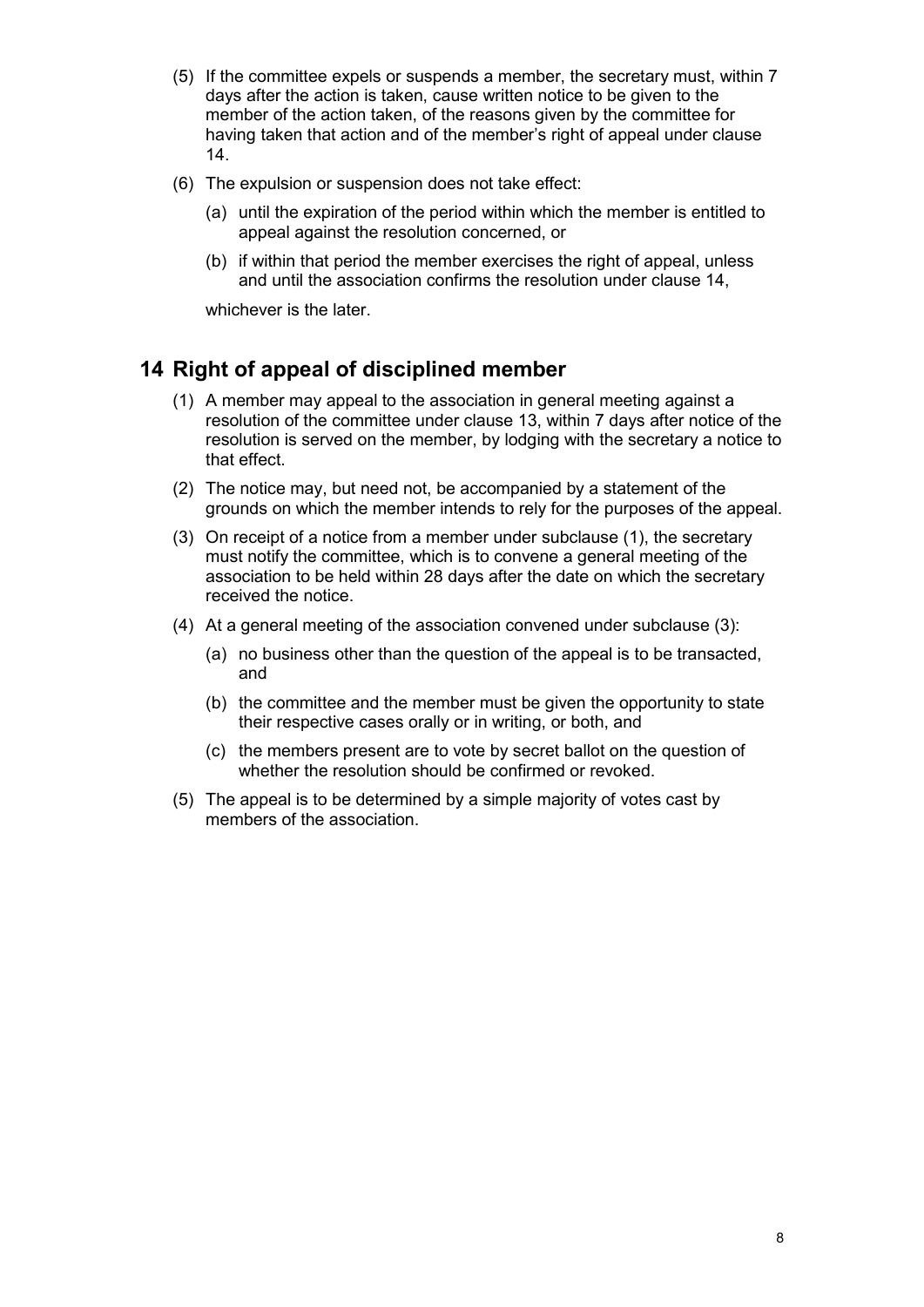# Part 4 The committee

## 15 Powers of the committee

Subject to the Act, the Regulation, this constitution and any resolution passed by the association in general meeting, the committee:

- (a) is to control and manage the affairs of the association, and
- (b) may exercise all the functions that may be exercised by the association, other than those functions that are required by this constitution to be exercised by a general meeting of members of the association, and
- (c) has power to perform all the acts and do all things that appear to the committee to be necessary or desirable for the proper management of the affairs of the association.

# 16 Composition and membership of committee

- (1) The committee is to consist of:
	- (a) the office-bearers of the association, and
	- (b) Not more than six ordinary members,

each of whom is to be elected at the annual general meeting of the association under clause 17

- (2) The office-bearers of the association are as follows:
	- (a) the president,
	- (b) the vice-president,
	- (c) the treasurer,
	- (d) the secretary.
- (3) A committee member may hold up to 2 offices (other than both the offices of president and vice-president).
- (4) There is no maximum number of consecutive terms for which a committee member may hold office.
- (5) Each member of the committee is, subject to this constitution, to hold office until immediately before the election of committee members at the annual general meeting next following the date of the member's election.

# 17 Flection of committee members

- (1) Nominations of candidates for election as office-bearers of the association or as ordinary members of the committee shall be received at the annual general meeting.
- (2) If insufficient nominations are received to fill all vacancies on the committee. the candidates nominated shall be deemed to be elected and any vacant positions remaining on the committee shall be deemed to be casual vacancies.
- (3) If the number of nominations received is equal to the number of vacancies to be filled, the persons nominated are taken to be elected.
- (4) If the number of nominations received exceeds the number of vacancies to be filled, a ballot shall be held.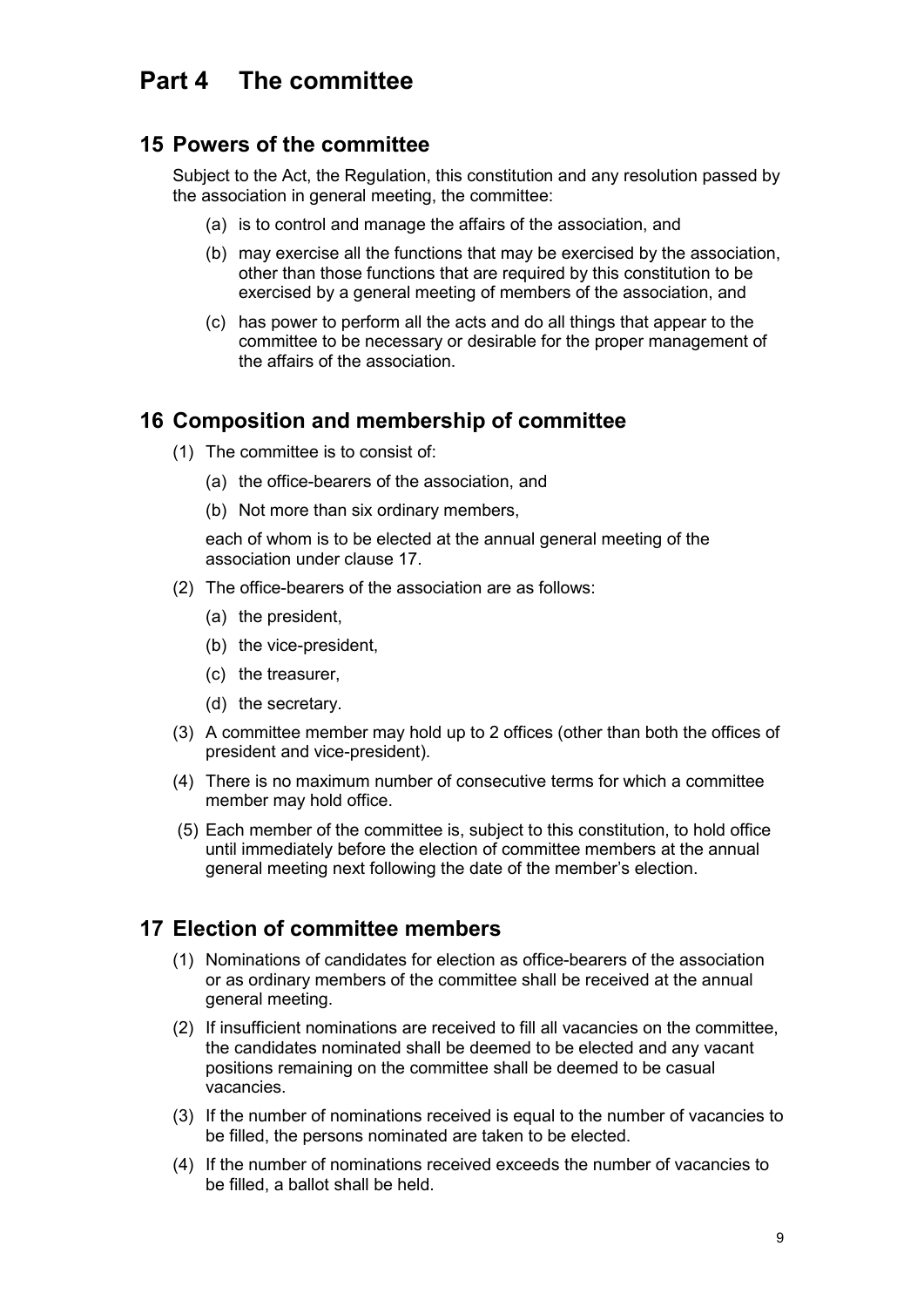- (5) The ballot for the election of office bearers and ordinary members of the committee shall be conducted in such usual and proper manner as the committee may direct.
- (6) A person nominated as a candidate for election as an office bearer or as an ordinary committee member of the association must be a member of the association

# **18 Secretary**

- (1) The secretary of the association must, as soon as practicable after being appointed as secretary, lodge notice with the association of his or her address.
- (2) It is the duty of the secretary to keep minutes (whether in written or electronic form) of:
	- (a) all appointments of office-bearers and members of the committee, and
	- (b) the names of members of the committee present at a committee meeting or a general meeting, and
	- (c) all proceedings at committee meetings and general meetings.
- (3) Minutes of proceedings at a meeting must be signed by the chairperson of the meeting or by the chairperson of the next succeeding meeting.
- (4) The signature of the chairperson may be transmitted by electronic means for the purposes of subclause (3).

# **19 Public Officer**

It is the duty of the public officer to lodge, when required, the appropriate forms with the Department of Fair Trading or such other government body that, from time to time, be appointed by the government for this function.

# 20 Treasurer

It is the duty of the treasurer of the association to ensure:

- (a) that all money due to the association is collected and received and that all payments authorised by the association are made, and
- (b) that correct books and accounts are kept showing the financial affairs of the association, including full details of all receipts and expenditure connected with the activities of the association.
- (c) that the financial statement or report required under the Act is submitted to the annual general meeting.
- (d) when requested by the Committee, the association's bank records, vouchers or papers connected with the office of Treasurer are produced for perusal.
- (e) at any meeting, if requested by the association, details of any matter connected with his or her office are given to the meeting.

# 21 Casual vacancies

(1) In the event of a casual vacancy occurring in the membership of the committee, the committee may appoint a member of the association to fill the vacancy and the member so appointed is to hold office, subject to this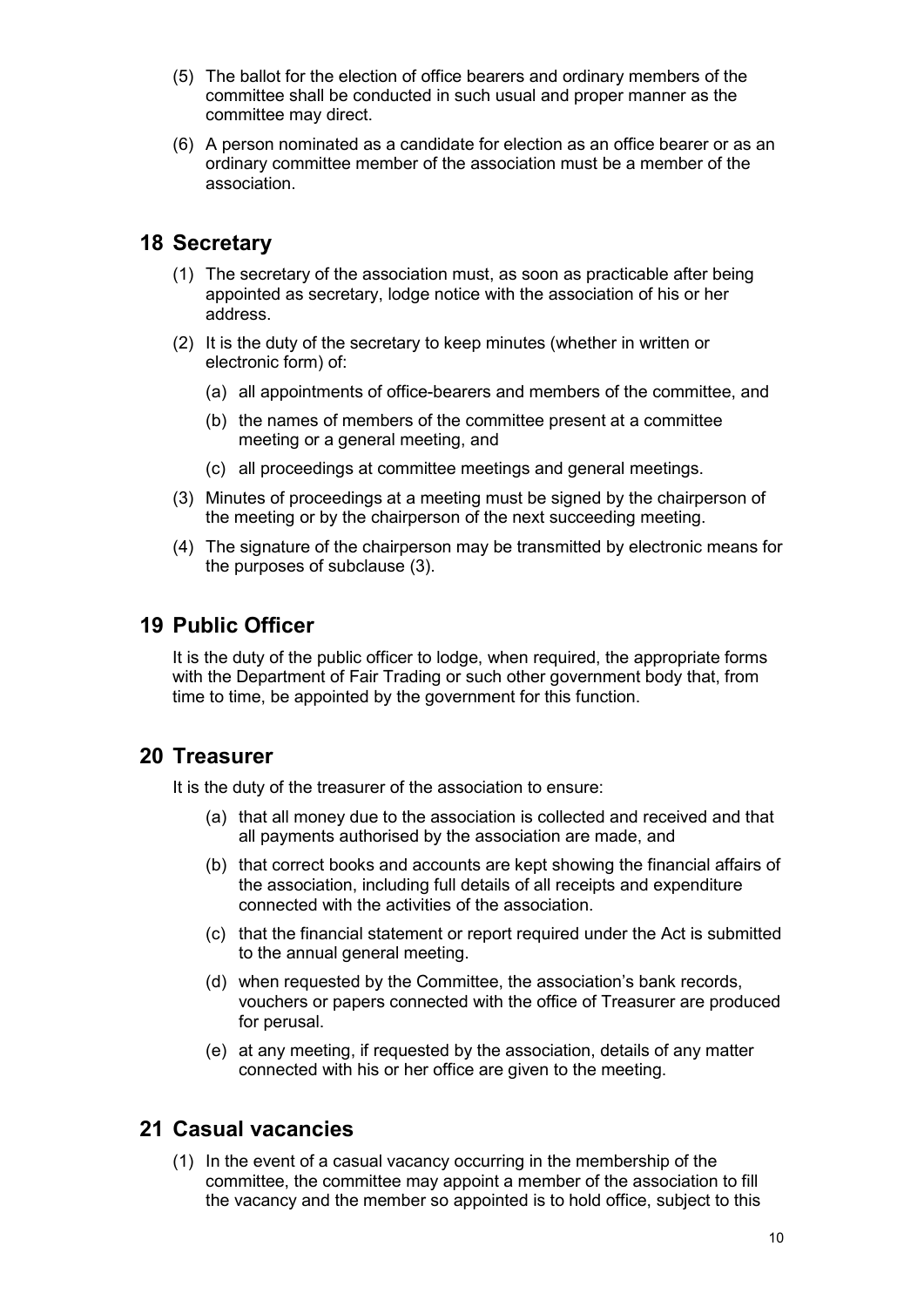constitution, until the annual general meeting next following the date of the appointment.

- (2) A casual vacancy in the office of a member of the committee occurs if the member:
	- $(a)$  dies, or
	- (b) ceases to be a member of the association, or
	- (c) is or becomes an insolvent under administration within the meaning of the Corporations Act 2001 of the Commonwealth, or
	- (d) resigns office by notice in writing given to the secretary, or
	- (e) is removed from office under clause 22, or
	- (f) becomes a mentally incapacitated person, or
	- (a) is absent without the consent of the committee from 3 consecutive meetings of the committee, or
	- (h) is convicted of an offence involving fraud or dishonesty for which the maximum penalty on conviction is imprisonment for not less than 3 months, or
	- $(i)$  is prohibited from being a director of a company under Part 2D.6 (Disqualification from managing corporations) of the Corporations Act 2001 of the Commonwealth

# 22 Removal of committee members

- (1) The association in general meeting may by resolution remove any member of the committee from the office of member before the expiration of the member's term of office and may by resolution appoint another person to hold office until the expiration of the term of office of the member so removed.
- (2) If a member of the committee to whom a proposed resolution referred to in subclause (1) relates makes representations in writing to the secretary or president (not exceeding a reasonable length) and requests that the representations be notified to the members of the association, the secretary or the president may send a copy of the representations to each member of the association or, if the representations are not so sent, the member is entitled to require that the representations be read out at the meeting at which the resolution is considered.

## 23 Committee meetings and quorum

- (1) The committee must meet at least 3 times in each period of 12 months at the place and time that the committee may determine.
- (2) Additional meetings of the committee may be convened by the president or by any member of the committee.
- (3) Oral or written notice of a meeting of the committee must be given by the secretary to each member of the committee at least 48 hours (or any other period that may be unanimously agreed on by the members of the committee) before the time appointed for the holding of the meeting.
- (4) Notice of a meeting given under subclause (3) must specify the general nature of the business to be transacted at the meeting and no business other than that business is to be transacted at the meeting, except business which the committee members present at the meeting unanimously agree to treat as urgent business.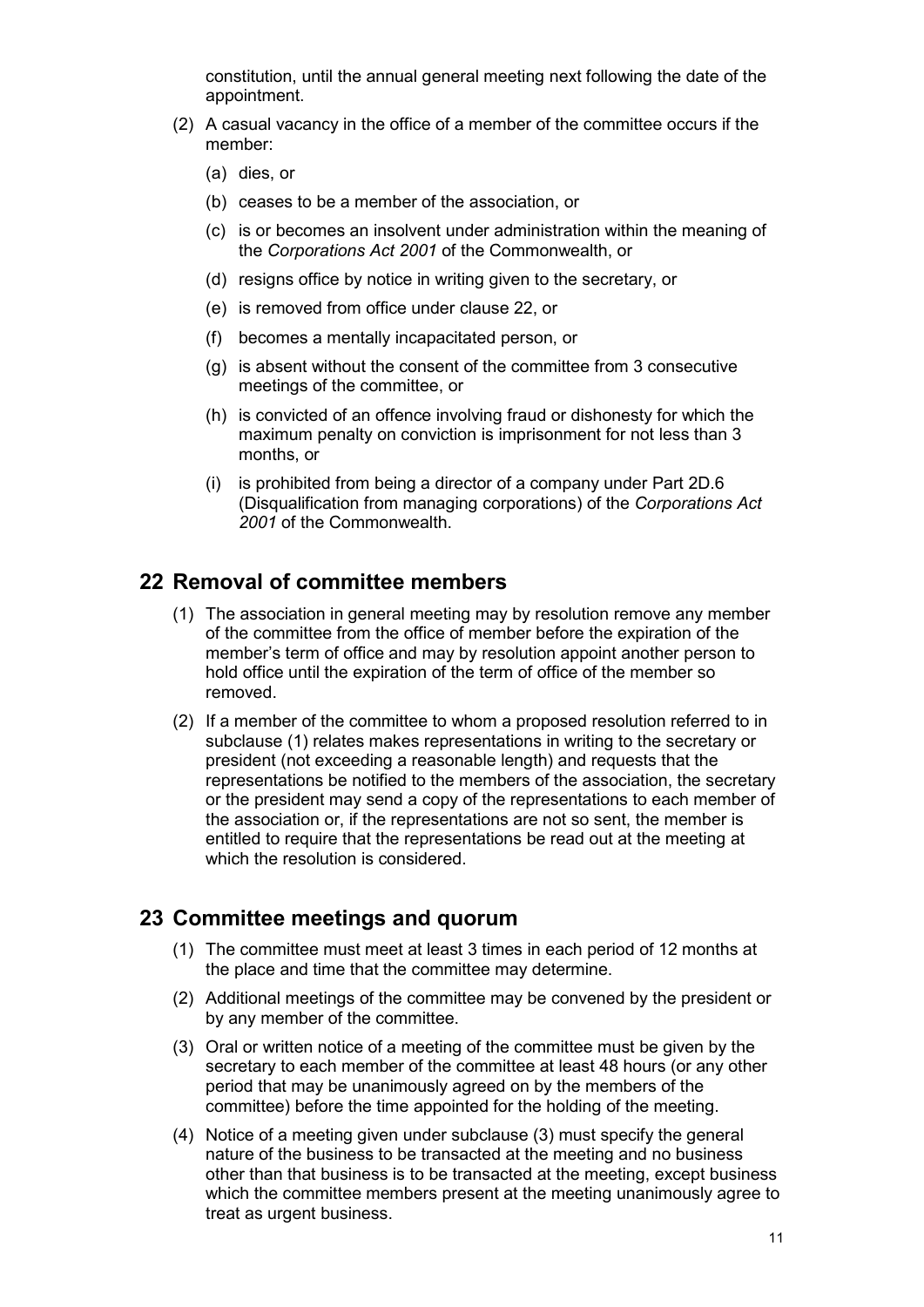- (5) Any 4 members of the committee constitute a quorum for the transaction of the business of a meeting of the committee.
- (6) No business is to be transacted by the committee unless a quorum is present and if, within half an hour of the time appointed for the meeting, a quorum is not present, the meeting is to stand adjourned to the same place and at the same hour of the same day in the following week.
- (7) If at the adjourned meeting a quorum is not present within half an hour of the time appointed for the meeting, the meeting is to be dissolved.
- (8) At a meeting of the committee:
	- (a) the president or, in the president's absence, the vice-president is to preside, or
	- (b) if the president and the vice-president are absent or unwilling to act, one of the remaining members of the committee chosen by the members present at the meeting is to preside.

# 24 Use of technology at committee meetings

- (1) A committee meeting may be held at 2 or more venues using any technology approved by the committee that gives each of the committee's members a reasonable opportunity to participate.
- (2) A committee member who participates in a committee meeting using that technology is taken to be present at the meeting and, if the member votes at the meeting, is taken to have voted in person.

### 25 Delegation by committee to sub-committee

- (1) The committee may, by instrument in writing, delegate to one or more subcommittees (consisting of the member or members of the association that the committee thinks fit) the exercise of any of the functions of the committee that are specified in the instrument, other than:
	- (a) this power of delegation, and
	- (b) a function which is a duty imposed on the committee by the Act or by any other law.
- (2) A function the exercise of which has been delegated to a sub-committee under this clause may, while the delegation remains unrevoked, be exercised from time to time by the sub-committee in accordance with the terms of the delegation.
- (3) A delegation under this clause may be made subject to any conditions or limitations as to the exercise of any function, or as to time or circumstances, that may be specified in the instrument of delegation.
- (4) Despite any delegation under this clause, the committee may continue to exercise any function delegated.
- (5) Any act or thing done or suffered by a sub-committee acting in the exercise of a delegation under this clause has the same force and effect as it would have if it had been done or suffered by the committee.
- (6) The committee may, by instrument in writing, revoke wholly or in part any delegation under this clause.
- (7) A sub-committee may meet and adjourn as it thinks proper.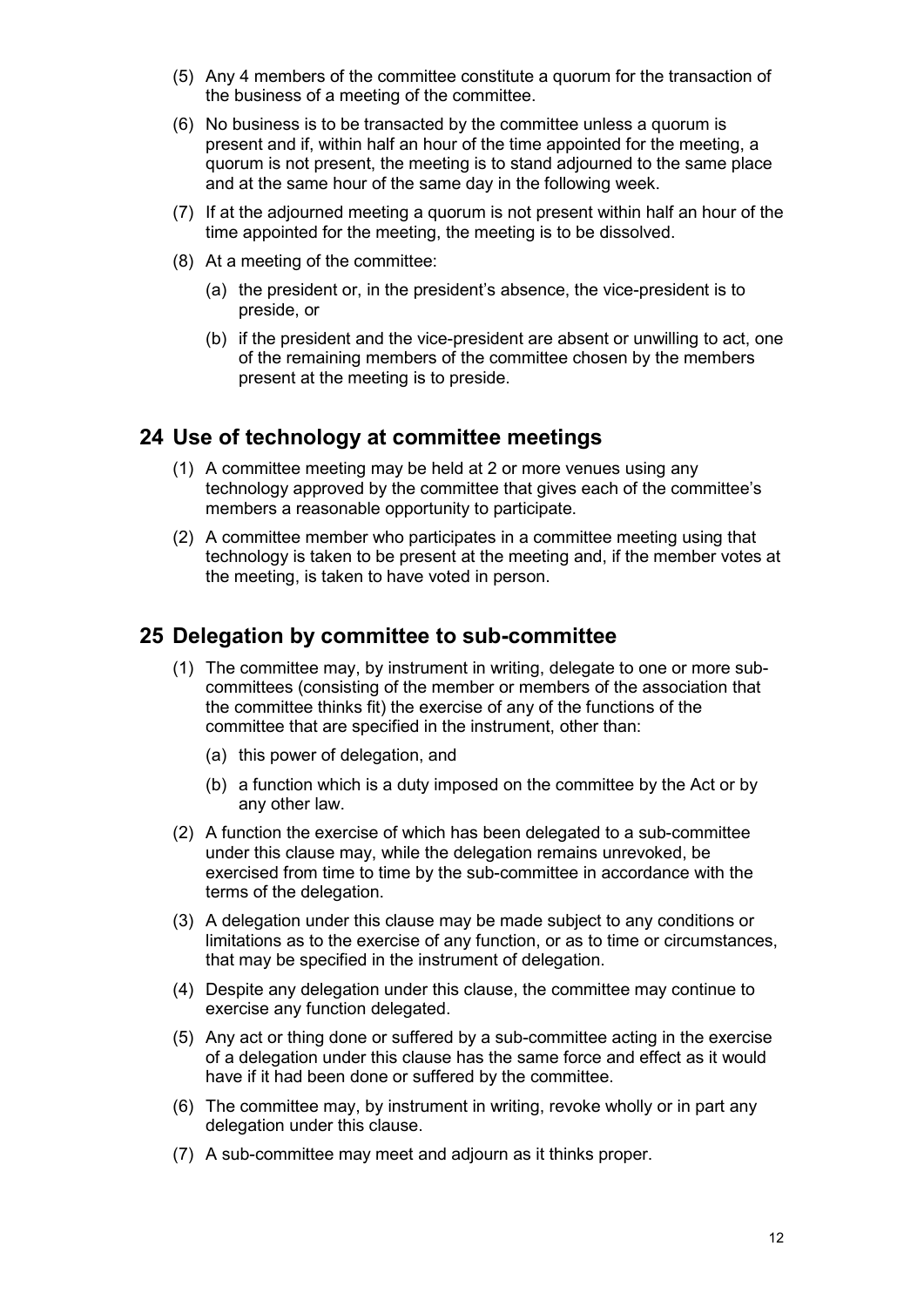# 26 Voting and decisions

- (1) Questions arising at a meeting of the committee or of any sub-committee appointed by the committee are to be determined by a majority of the votes of members of the committee or sub-committee present at the meeting.
- (2) Each member present at a meeting of the committee or of any subcommittee appointed by the committee (including the person presiding at the meeting) is entitled to one vote but, in the event of an equality of votes on any question, the person presiding may exercise a second or casting vote.
- (3) Subject to clause 23 (5), the committee may act despite any vacancy on the committee.
- (4) Any act or thing done or suffered, or purporting to have been done or suffered, by the committee or by a sub-committee appointed by the committee, is valid and effectual despite any defect that may afterwards be discovered in the appointment or qualification of any member of the committee or sub-committee.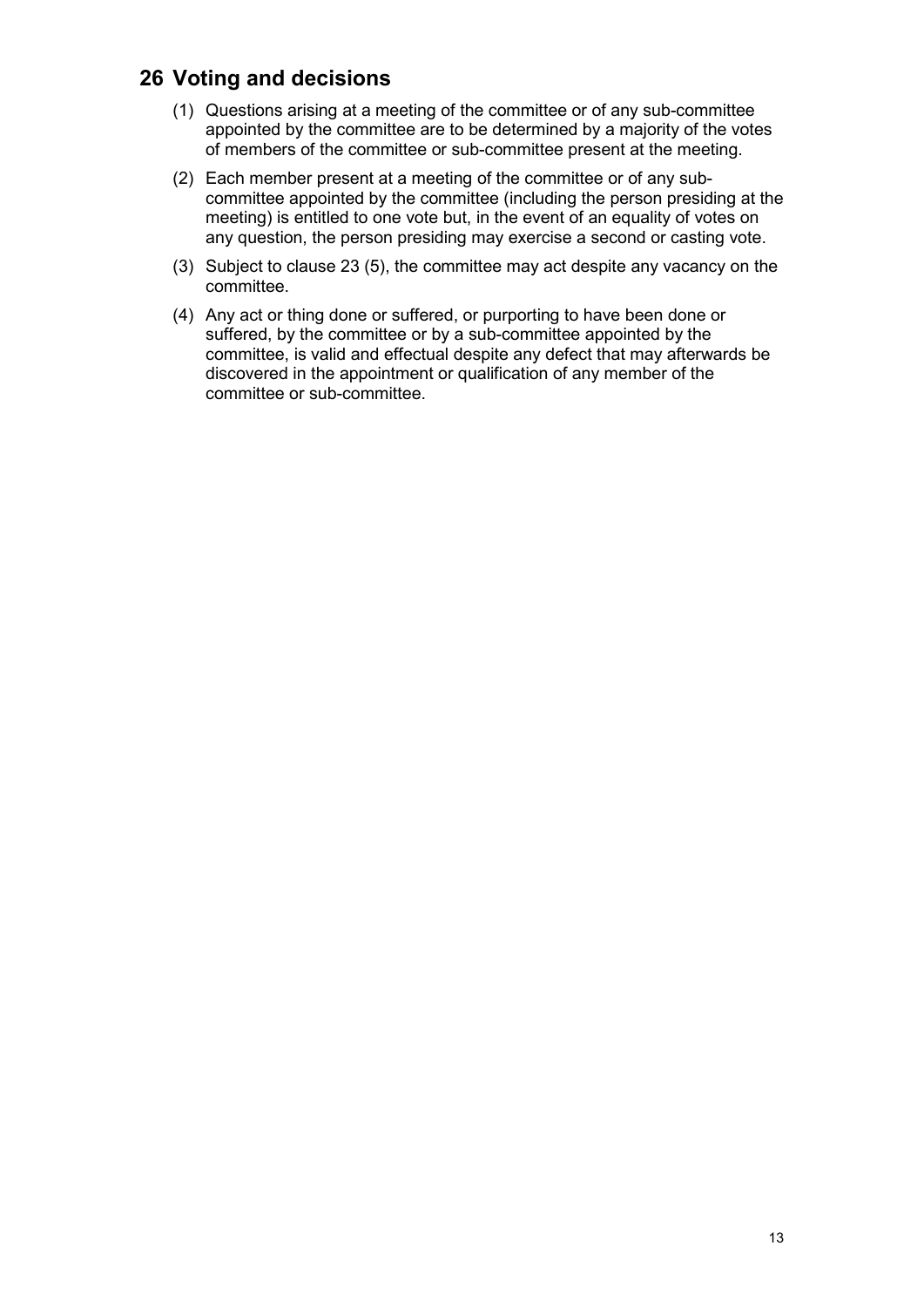#### **General meetings** Part 5

# 27 Annual general meetings - holding of

- (1) The association must hold its first annual general meeting within 18 months after its registration under the Act.
- (2) The association must hold its annual general meetings:
	- (a) within 6 months after the close of the association's financial year, or
	- (b) within any later time that may be allowed or prescribed under section 37  $(2)$  (b) of the Act.

# 28 Annual general meetings - calling of and business at

- (1) The annual general meeting of the association is, subject to the Act and to clause 27, to be convened on the date and at the place and time that the committee thinks fit.
- (2) In addition to any other business which may be transacted at an annual general meeting, the business of an annual general meeting is to include the following:
	- (a) to confirm the minutes of the last preceding annual general meeting and of any special general meeting held since that meeting.
	- (b) to receive from the committee reports on the activities of the association during the last preceding financial year,
	- (c) to elect office-bearers of the association and ordinary committee members,
	- (d) to receive and consider any financial statement or report required to be submitted to members under the Act.
- (3) An annual general meeting must be specified as that type of meeting in the notice convening it.

# 29 Special general meetings - calling of

- (1) The committee may, whenever it thinks fit, convene a special general meeting of the association.
- (2) The committee must, on the requisition of at least 10% of the total number of members, convene a special general meeting of the association.
- (3) A requisition of members for a special general meeting:
	- (a) must be in writing, and
	- (b) must state the purpose or purposes of the meeting, and
	- (c) must be signed by the members making the requisition, and
	- (d) must be lodged with the secretary, and
	- (e) may consist of several documents in a similar form, each signed by one or more of the members making the requisition.
- (4) If the committee fails to convene a special general meeting to be held within 1 month after the date on which a requisition of members for the meeting is lodged with the secretary, any one or more of the members who made the requisition may convene a special general meeting to be held not later than 3 months after that date.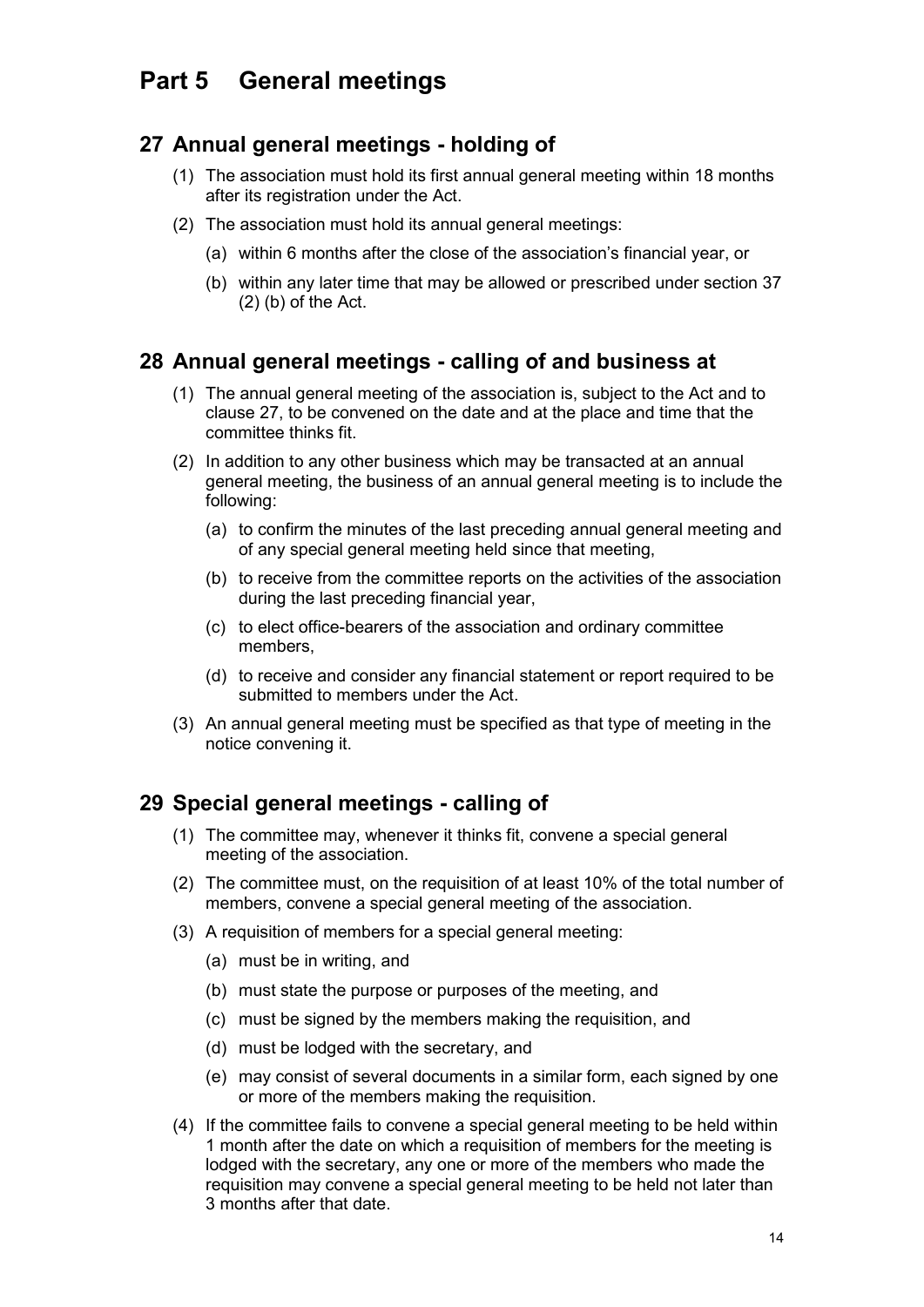- (5) A special general meeting convened by a member or members as referred to in subclause (4) must be convened as nearly as is practicable in the same manner as general meetings are convened by the committee.
- $(6)$  For the purposes of subclause  $(3)$ :
	- (a) a requisition may be in electronic form, and
	- (b) a signature may be transmitted, and a requisition may be lodged, by electronic means.

# 30 Notice

- (1) Except if the nature of the business proposed to be dealt with at a general meeting requires a special resolution of the association, the secretary must, at least 14 days before the date fixed for the holding of the general meeting. give a notice to each member specifying the place, date and time of the meeting and the nature of the business proposed to be transacted at the meeting.
- (2) If the nature of the business proposed to be dealt with at a general meeting requires a special resolution of the association, the secretary must, at least 21 days before the date fixed for the holding of the general meeting, cause notice to be given to each member specifying, in addition to the matter required under subclause (1), the intention to propose the resolution as a special resolution.
- (3) No business other than that specified in the notice convening a general meeting is to be transacted at the meeting except, in the case of an annual general meeting, business which may be transacted under clause 28 (2).
- (4) A member desiring to bring any business before a general meeting may give notice in writing of that business to the secretary who must include that business in the next notice calling a general meeting given after receipt of the notice from the member.
- (5) Where two or more members are registered in the register of members as a family group and each having the same address, a notice addressed to them jointly and sent to that address shall be sufficient notice to each of such members separately.

# 31 Quorum for general meetings

- (1) No item of business is to be transacted at a general meeting unless a quorum of members entitled under this constitution to vote is present during the time the meeting is considering that item.
- (2) Fifteen members present (being members entitled under this constitution to vote at a general meeting) constitute a guorum for the transaction of the business of a general meeting.
- (3) If within half an hour after the appointed time for the commencement of a general meeting a quorum is not present, the meeting:
	- (a) if convened on the requisition of members—is to be dissolved, and
	- (b) in any other case—is to stand adjourned to the same day in the following week at the same time and (unless another place is specified at the time of the adjournment by the person presiding at the meeting or communicated by written notice to members given before the day to which the meeting is adjourned) at the same place.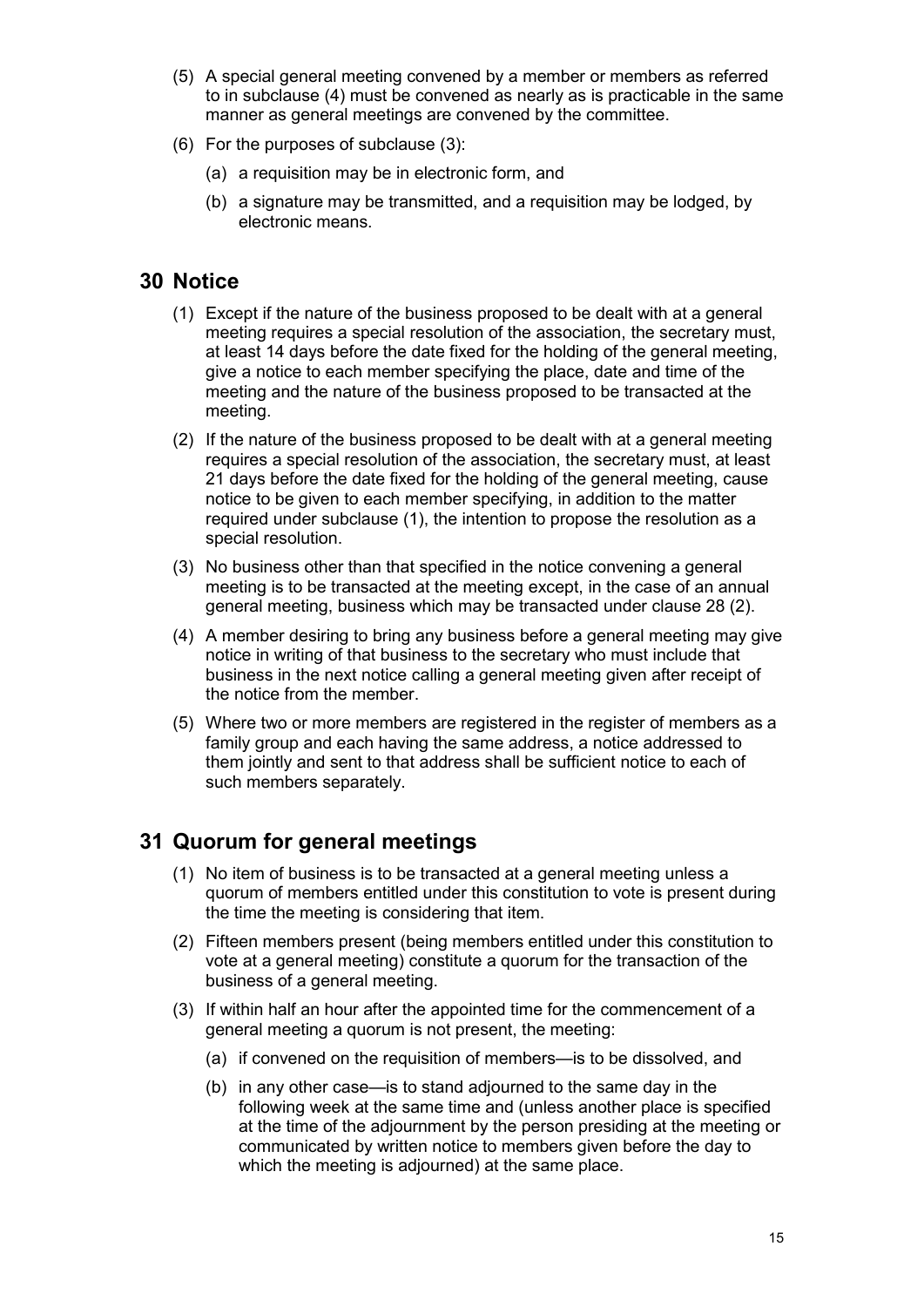(4) If at the adjourned meeting a quorum is not present within half an hour after the time appointed for the commencement of the meeting, the members present (being at least 3) are to constitute a quorum.

# 32 Presiding member

- (1) The president or, in the president's absence, the vice-president, is to preside as chairperson at each general meeting of the association.
- (2) If the president and the vice-president are absent or unwilling to act, the members present must elect one of their number to preside as chairperson at the meeting.

# 33 Adjournment

- (1) The chairperson of a general meeting at which a guorum is present may, with the consent of the majority of members present at the meeting, adjourn the meeting from time to time and place to place, but no business is to be transacted at an adjourned meeting other than the business left unfinished at the meeting at which the adjournment took place.
- (2) If a general meeting is adjourned for 14 days or more, the secretary must give written or oral notice of the adjourned meeting to each member of the association stating the place, date and time of the meeting and the nature of the business to be transacted at the meeting.
- (3) Except as provided in subclauses (1) and (2), notice of an adjournment of a general meeting or of the business to be transacted at an adjourned meeting is not required to be given.

# **34 Making of decisions**

- (1) A question arising at a general meeting of the association is to be determined by:
	- (a) a show of hands or, if the meeting is one to which clause 39 applies, any appropriate corresponding method that the committee may determine, or
	- (b) if on the motion of the chairperson or if 5 or more members present at the meeting decide that the question should be determined by a written ballot-a written ballot.
- (2) If the question is to be determined by a show of hands, a declaration by the chairperson that a resolution has, on a show of hands, been carried or carried unanimously or carried by a particular majority or lost, or an entry to that effect in the minute book of the association, is evidence of the fact without proof of the number or proportion of the votes recorded in favour of or against that resolution.
- (3) Subclause (2) applies to a method determined by the committee under subclause  $(1)$  (a) in the same way as it applies to a show of hands.
- (4) If the question is to be determined by a written ballot, the ballot is to be conducted in accordance with the directions of the chairperson.

# **35 Special resolutions**

A special resolution may only be passed by the association in accordance with section 39 of the Act.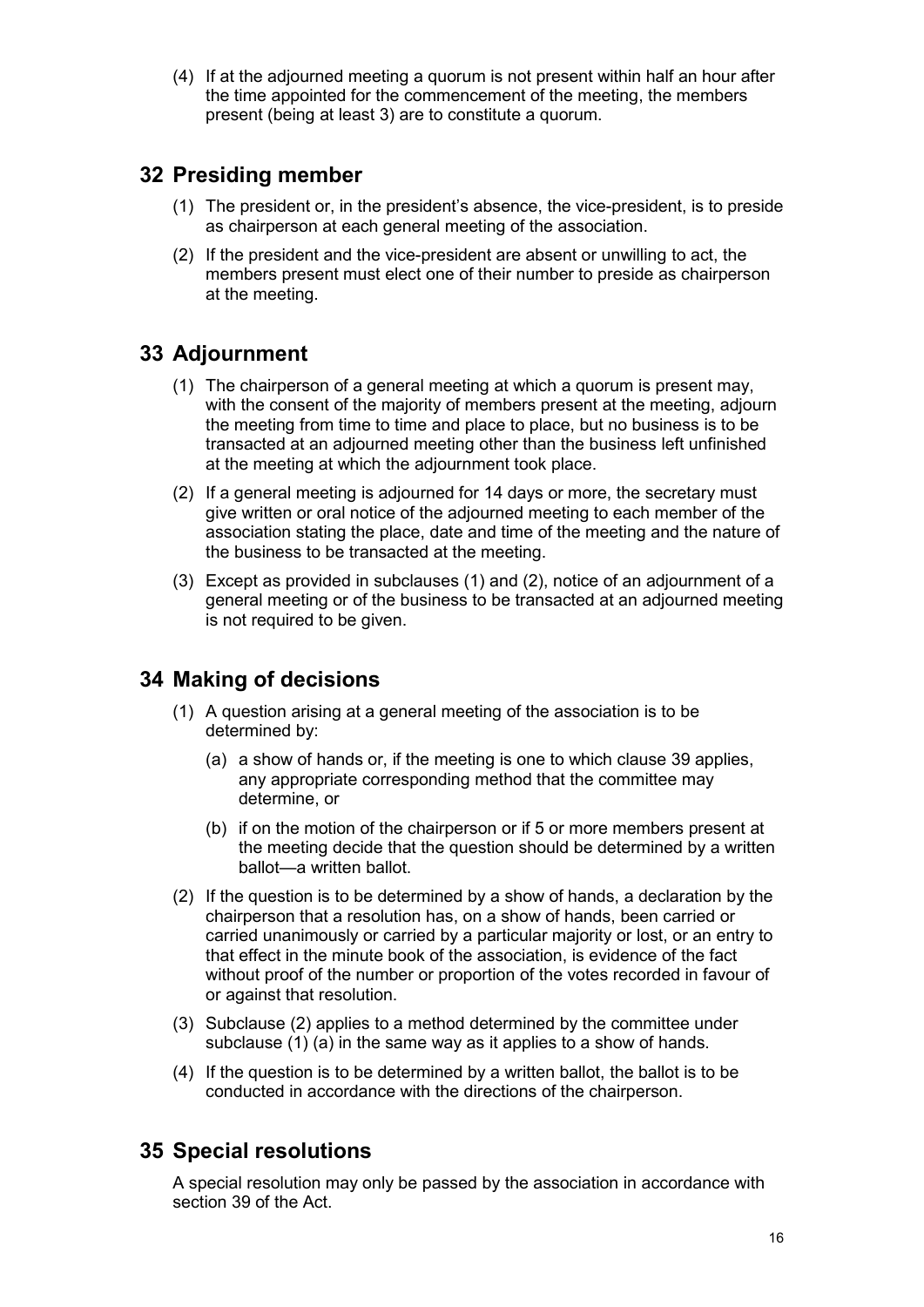# 36 Voting

- (1) On any question arising at a general meeting of the association a member has one vote only.
- (2) In the case of an equality of votes on a question at a general meeting, the chairperson of the meeting is entitled to exercise a second or casting vote.
- (3) A member is not entitled to vote at any general meeting of the association unless all money due and payable by the member to the association has been paid.

# 37 Proxy votes not permitted

Proxy voting must not be undertaken at or in respect of a general meeting.

# 38 Postal or electronic ballots

- (1) The association may hold a postal or electronic ballot (as the committee determines) to determine any issue or proposal (other than an appeal under clause 14).
- (2) A postal or electronic ballot is to be conducted in accordance with Schedule 3 to the Regulation.

# 39 Use of technology at general meetings

- (1) A general meeting may be held at 2 or more venues using any technology approved by the committee that gives each of the association's members a reasonable opportunity to participate.
- (2) A member of an association who participates in a general meeting using that technology is taken to be present at the meeting and, if the member votes at the meeting, is taken to have voted in person.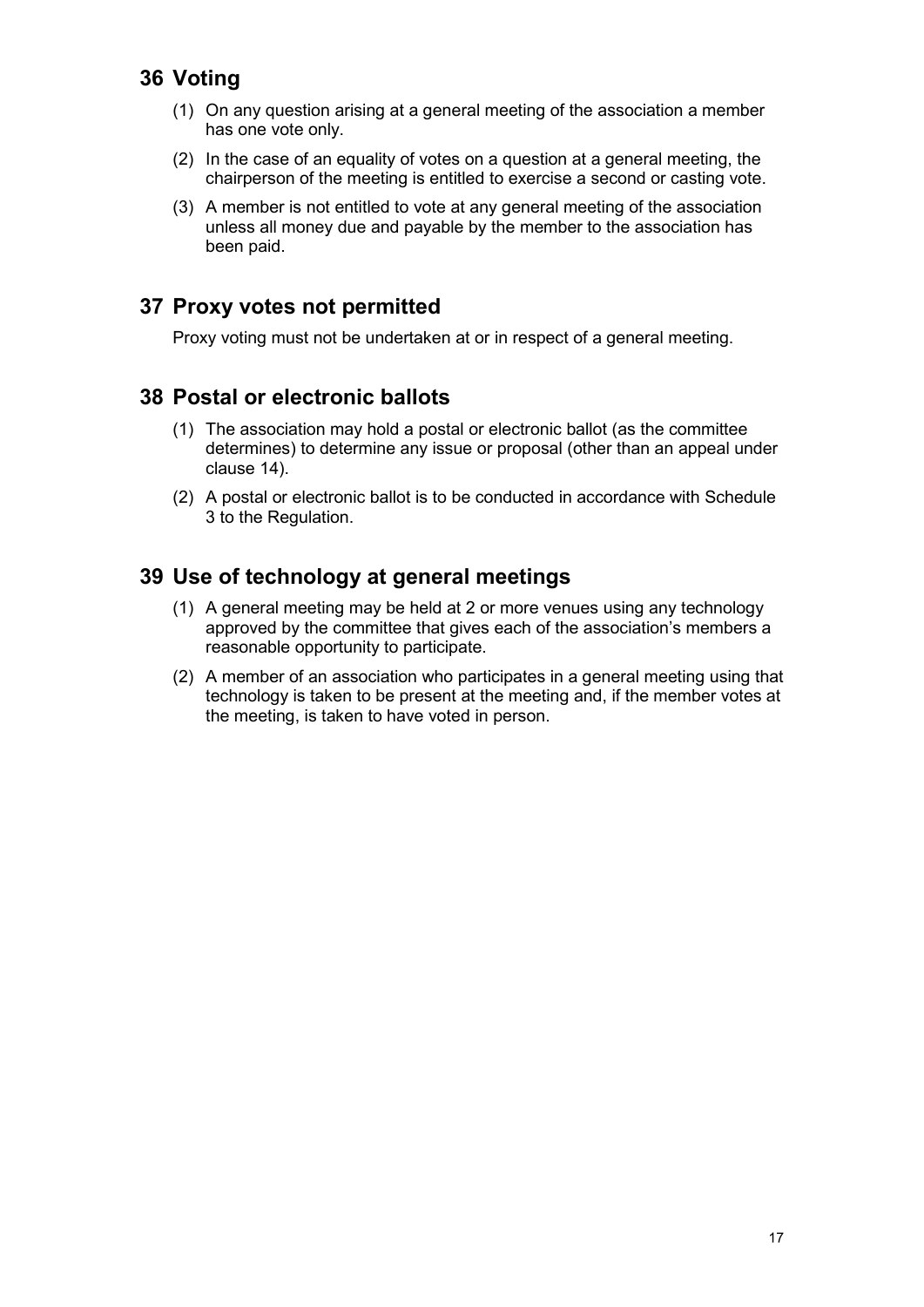# Part 6 Miscellaneous

## **40 Insurance**

The association may effect and maintain insurance.

# 41 Funds - source

- (1) The funds of the association are to be derived from entrance fees and annual subscriptions of members, donations and, subject to any resolution passed by the association in general meeting, any other sources that the committee determines.
- (2) All money received by the association must be deposited as soon as practicable and without deduction to the credit of the association's bank or other authorised deposit-taking institution account.
- (3) The association must, as soon as practicable after receiving any money, issue an appropriate receipt on request.

# 42 Funds - management

- (1) Subject to any resolution passed by the association in general meeting, the funds of the association are to be used solely in pursuance of the objects of the association in the manner that the committee determines.
- (2) All cheques, drafts, bills of exchange, promissory notes and other negotiable instruments must be signed by 2 authorised signatories.
- (3) No monies shall be expended or liabilities incurred by any officer or member of the association without the express authority of the Committee.

# 43 Alteration or amendment of objects or constitution

No alteration or amendment of this constitution or the name or the objects of the association shall be made except by special resolution passed by a duly convened meeting of the association.

# 44 Association is non-profit

Subject to the Act and the Regulation, the association must apply its funds and assets solely in pursuance of the objects of the association and must not conduct its affairs so as to provide a pecuniary gain for any of its members.

# 45 Distribution of property on winding up of association

- (1) Subject to the Act and the Regulations, in a winding up of the association, any surplus property of the association is to be transferred to another organisation with similar objects and which is not carried on for the profit or gain of its individual members.
- (2) In this clause, a reference to the surplus property of an association is a reference to that property of the association remaining after satisfaction of the debts and liabilities of the association and the costs, charges and expenses of the winding up of the association.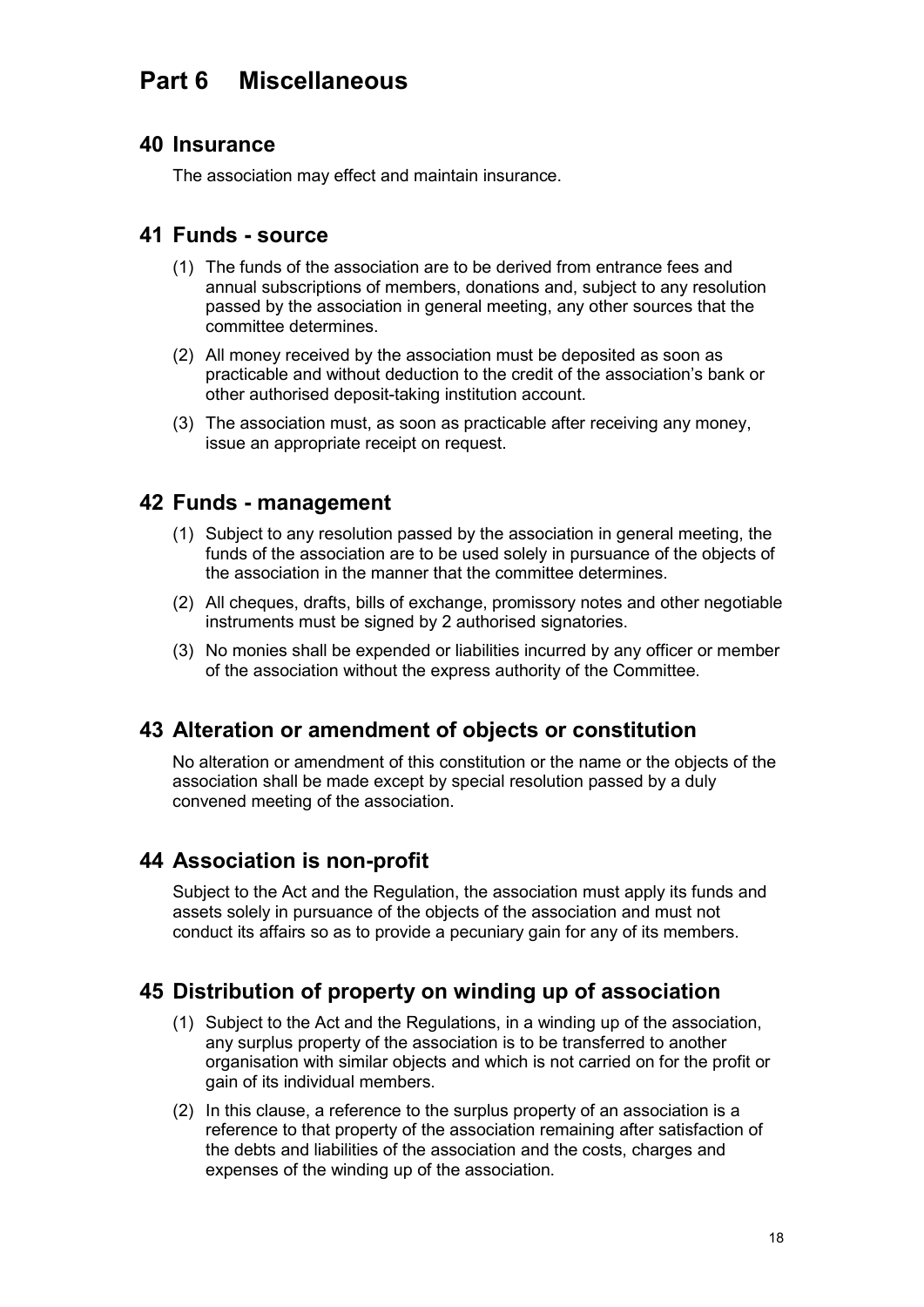# 46 Change of name, objects and constitution

An application for registration of a change in the association's name, objects or constitution in accordance with section 10 of the Act is to be made by the public officer or a committee member.

# 47 Custody of books etc

Except as otherwise provided by this constitution, all records, books and other documents relating to the association must be kept in New South Wales:

- (a) at the main premises of the association, in the custody of the public officer or a member of the association (as the committee determines), or
- (b) if the association has no premises, at the association's official address, in the custody of the public officer.

## 48 Inspection of books etc

- (1) The following documents must be open to inspection, free of charge, by a member of the association at any reasonable hour:
	- (a) records, books and other financial documents of the association.
	- (b) this constitution.
	- (c) minutes of all committee meetings and general meetings of the association.
- (2) A member of the association may obtain a copy of any of the documents referred to in subclause (1) on payment of a fee of not more than \$1 for each page copied.
- (3) Despite subclauses (1) and (2), the committee may refuse to permit a member of the association to inspect or obtain a copy of records of the association that relate to confidential, personal, employment, commercial or legal matters or where to do so may be prejudicial to the interests of the association.

# 49 Service of notices

- (1) For the purpose of this constitution, a notice may be served on or given to a person:
	- (a) by delivering it to the person personally, or
	- (b) by sending it by pre-paid post to the address of the person, or
	- (c) by sending it by facsimile transmission or some other form of electronic transmission to an address specified by the person for giving or serving the notice.
- (2) For the purpose of this constitution, a notice is taken, unless the contrary is proved, to have been given or served:
	- (a) in the case of a notice given or served personally, on the date on which it is received by the addressee, and
	- (b) in the case of a notice sent by pre-paid post, on the date when it would have been delivered in the ordinary course of post, and
	- (c) in the case of a notice sent by facsimile transmission or some other form of electronic transmission, on the date it was sent or, if the